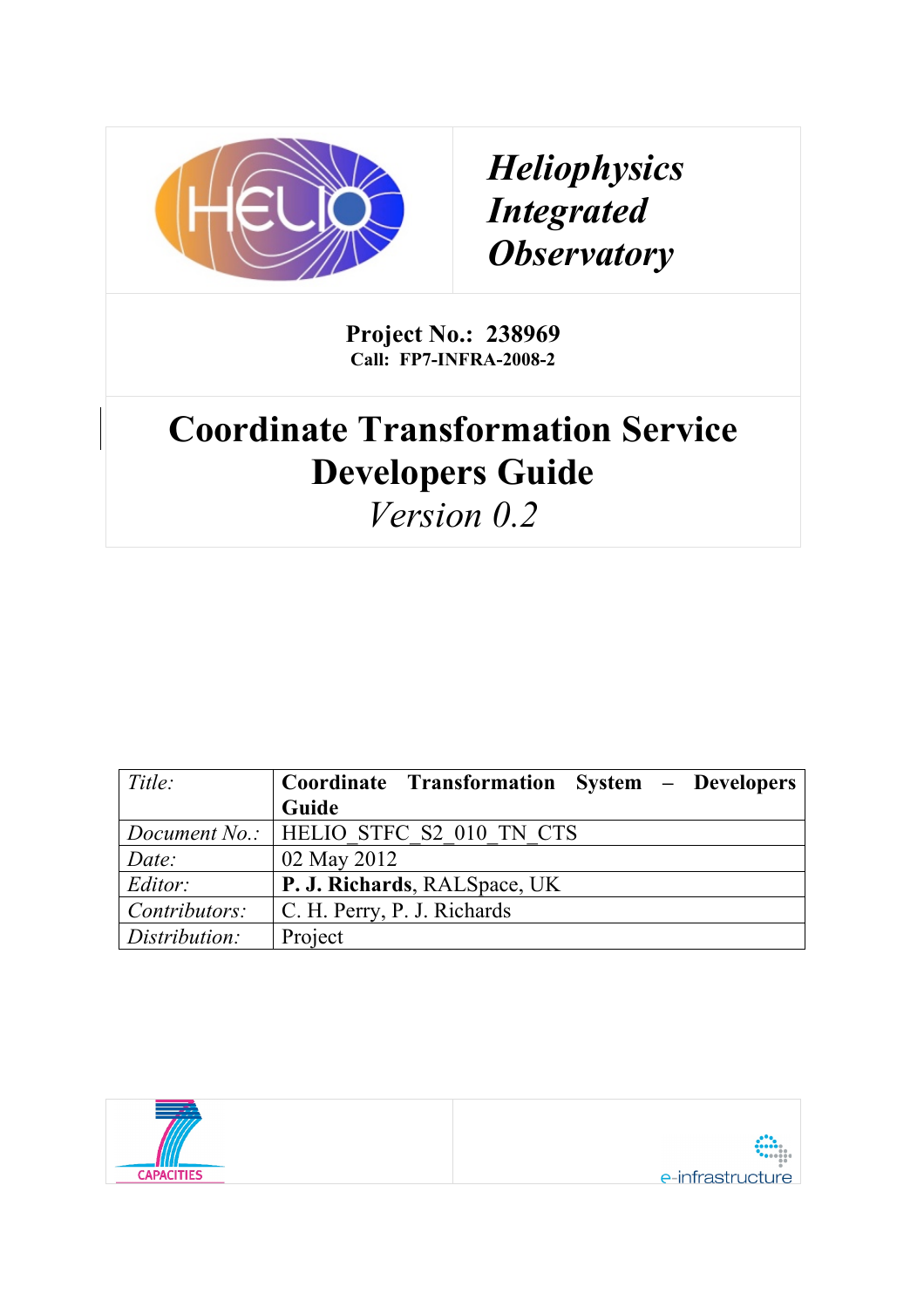## Revision History

 $\mathsf{I}$ 

| Version | <b>Date</b> | <b>Released by</b>     | Detail                                     |
|---------|-------------|------------------------|--------------------------------------------|
| $0.1\,$ | 02/05/2012  | P. J. Richards         | Initial Draft                              |
| 0.2     | 24/05/2012  | $\vert$ P. J. Richards | Updates to Suggested Reading $\&$<br>Tests |
|         |             |                        |                                            |
|         |             |                        |                                            |

Note: Any notes here.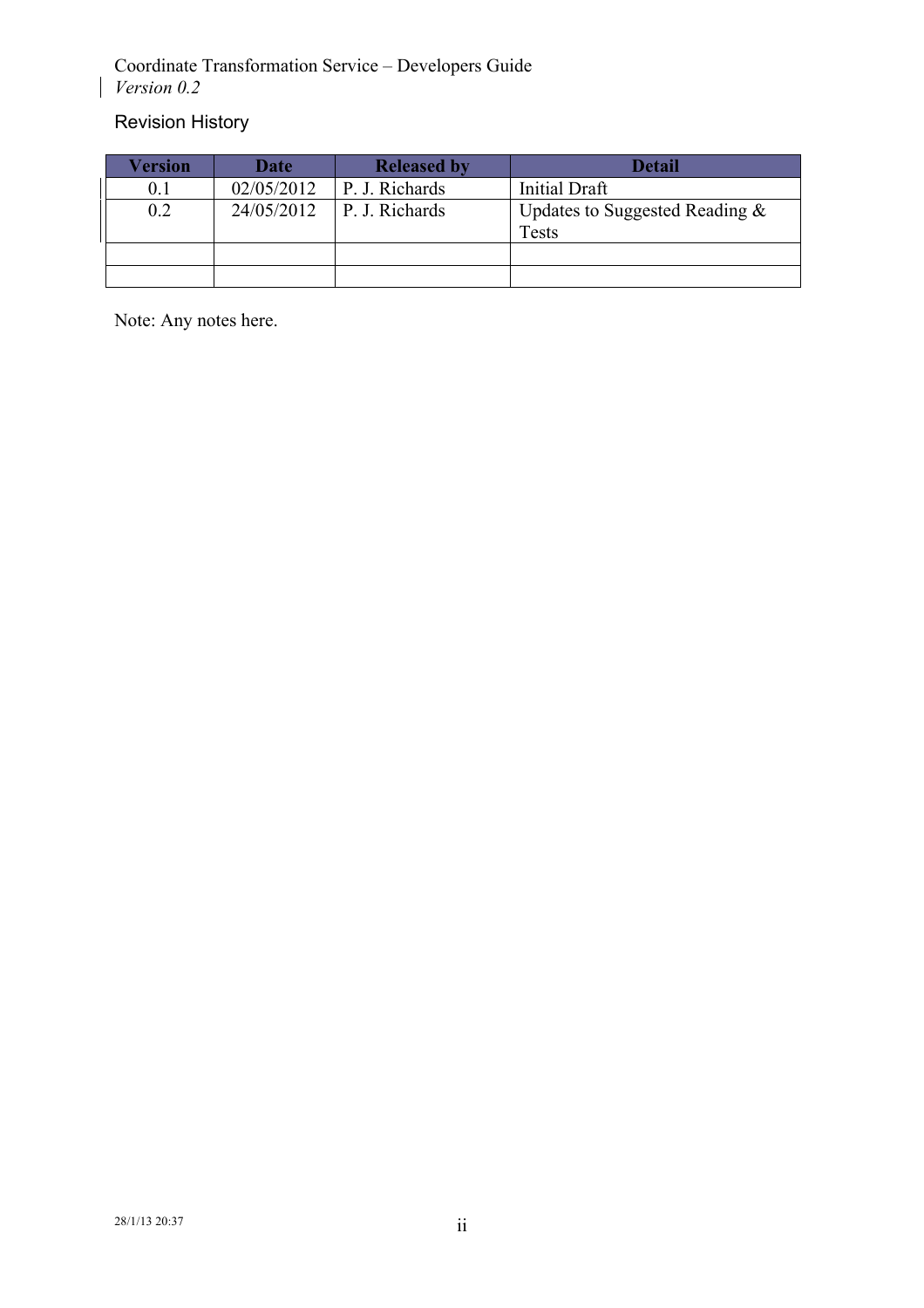$\mathbf{I}$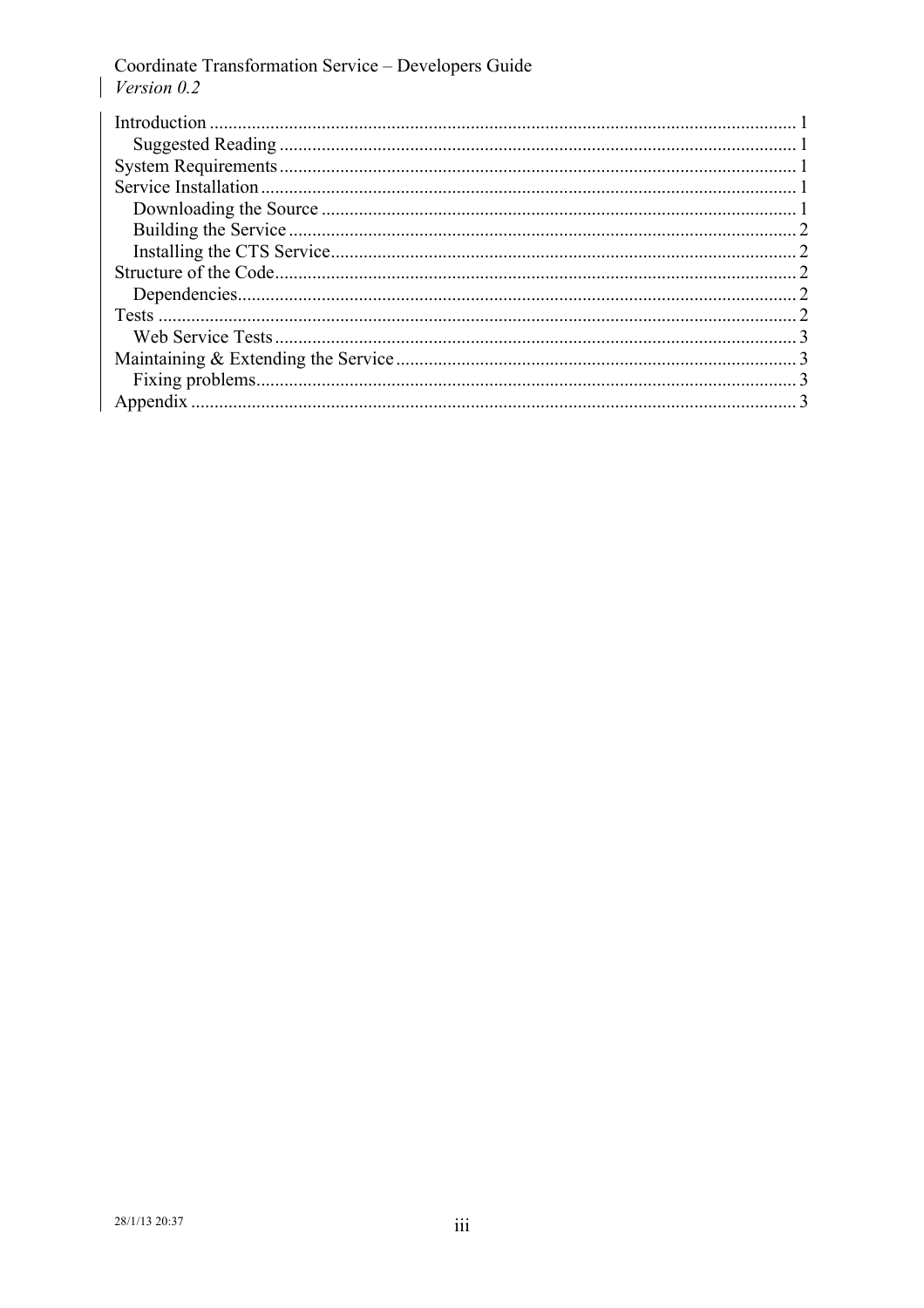## **Introduction**

The Coordinate Transformation Service (CTS) provides the capability to convert between the various coordinate systems used in HELIO. The CTS is built on the SPICE kernel files distributed with the SolarSoft package (Thompson, 2008). SPICE (Spacecraft, Planet, Instrument, C-matrix (pointing), and Events) is a software package developed by the Jet Propulsion Laboratory's Navigation and Ancillary Information Facility (NAIF), and is used by many missions which navigate through the solar system.

SPICE data files are known as "kernels", and come in a wide variety. Mission specific kernels provide information about the orbital position and orientation of the spacecraft as a function of time. On top of these are more generic kernels, such as a general solar system ephemeris, planetary constants, and so on. The SPICE system puts these various elements together into a common integrated system.

SPICE is available as both FORTRAN and C libraries. The CSPICE library can also be used from IDL as a Dynamically Loadable Module (DLM), and software has been placed in the Solar Software Library (SolarSoft, or SSW) to take advantage of that fact.

The core of the HELIO CTS is an IDL procedure which acts as a wrapper around a key SSW procedure which acts as a very straightforward interface to the SSW spice routines. This procedure is available as an IDL runtime binary which can be called by the HELIO Context Service.

| To build the service  |                                                        |
|-----------------------|--------------------------------------------------------|
| IDL                   | http://www.exelisvis.com/ProductsServices/IDL.aspx     |
| SolarSoft             | http://www.lmsal.com/solarsoft/sswdoc/sswdoc_jtop.html |
| <b>SPICE</b> kernels  | http://naif.jpl.nasa.gov/naif/                         |
| To extend the service |                                                        |
| As above              |                                                        |

#### *Suggested Reading*

## **System Requirements**

As a prerequisite, the service requires the installation of the HELIO Context Service (see CXS documentation).

In order to run the IDL runtime binary, if the target system does not have an IDL development licence, then either the free IDL Virtual Machine ( http://www.exelisvis.com/ProductsServices/IDL/IDLModules/IDLVirtualMachine.aspx ) should be installed or a runtime or embedded licence should be purchased from IDL.

## **Service Installation**

#### *Downloading the Source*

The CTS source code is part of the HELIO-vo project in sourceforge. The main page is: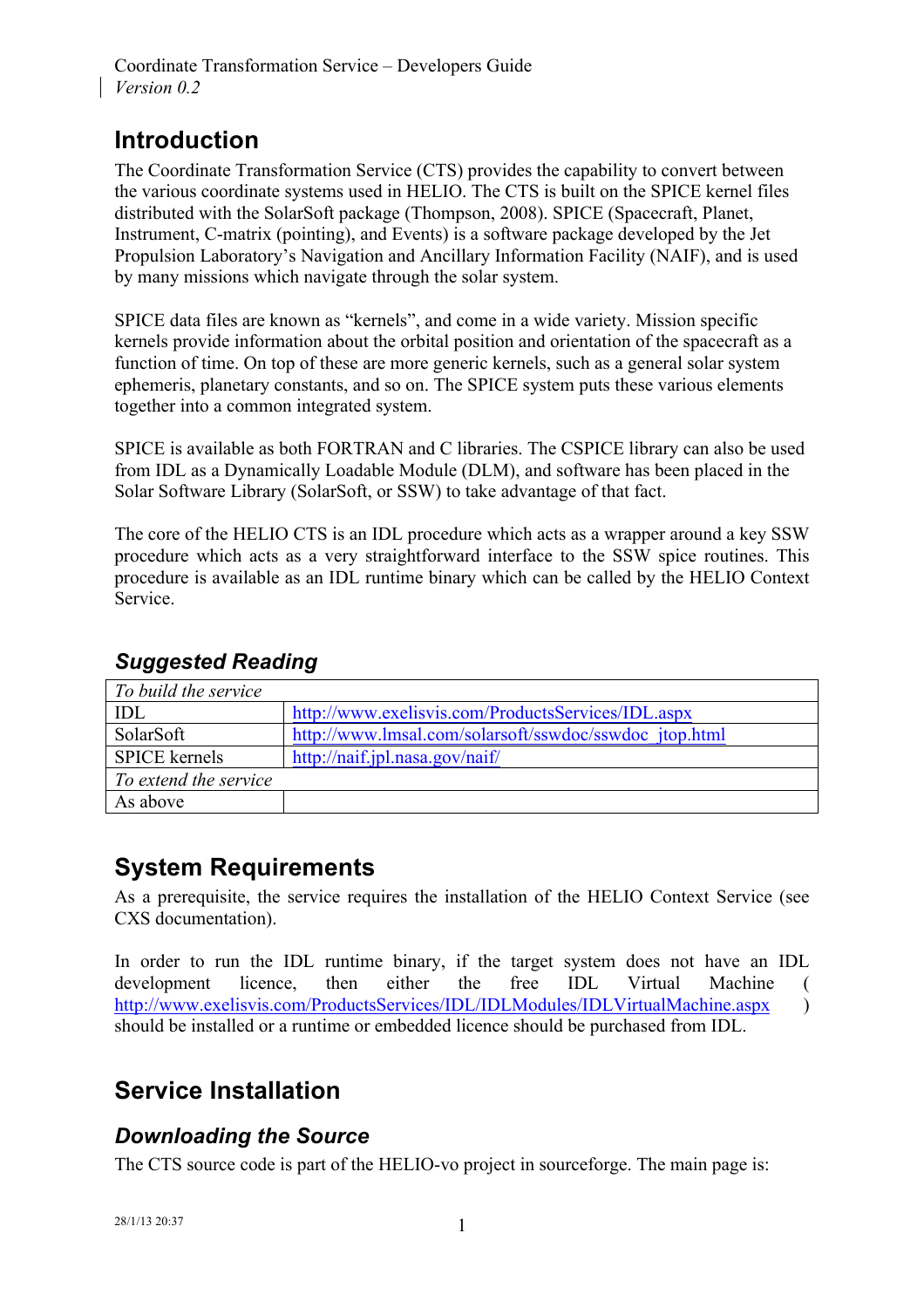http://sourceforge.net/projects/helio-vo/.

The helio cts.pro together with the shell script to run the service, run helio cts.sh, is in the helio-cts folder of the helio-vo svn repository:

https://helio-vo.svn.sourceforge.net/svnroot/helio-vo/

#### *Building the Service*

The source download consists of the IDL procedure. To build the software requires an IDL development licence and the SolarSoft software package. The procedure is compiled:

.COMPILE helio\_cts RESOLVE\_ALL

and then saved as a using the command:

SAVE, /ROUTINES, FILENAME='helio\_cts.sav'

The shell script, run helio cts.sh, runs the IDL runtime binary in the file helio cts.say.

#### *Installing the CTS Service*

See CXS – Admin Guide.

#### **Structure of the Code**

The code consists of a single IDL file helio\_cts.pro which contains two IDL procedures:

CALL\_HELIO\_CTS: provides the service interface

HELIO CTS: Main CTS backend.

HELIO CTS calls the SPICE routine CONVERT STEREO COORD which does the conversion between coordinate systems.

#### *Dependencies*

SolarSoft ( http://www.lmsal.com/solarsoft/sswdoc/sswdoc\_jtop.html ) SPICE ( http://naif.jpl.nasa.gov/naif/ )

#### **Tests**

It is assumed that the SPICE kernel software has been fully tested before release. Tests were carried out on a subset of the coordinate system options to check that the interface between the user input and the call to the CONVERT\_STEREO\_COORD SPICE routine.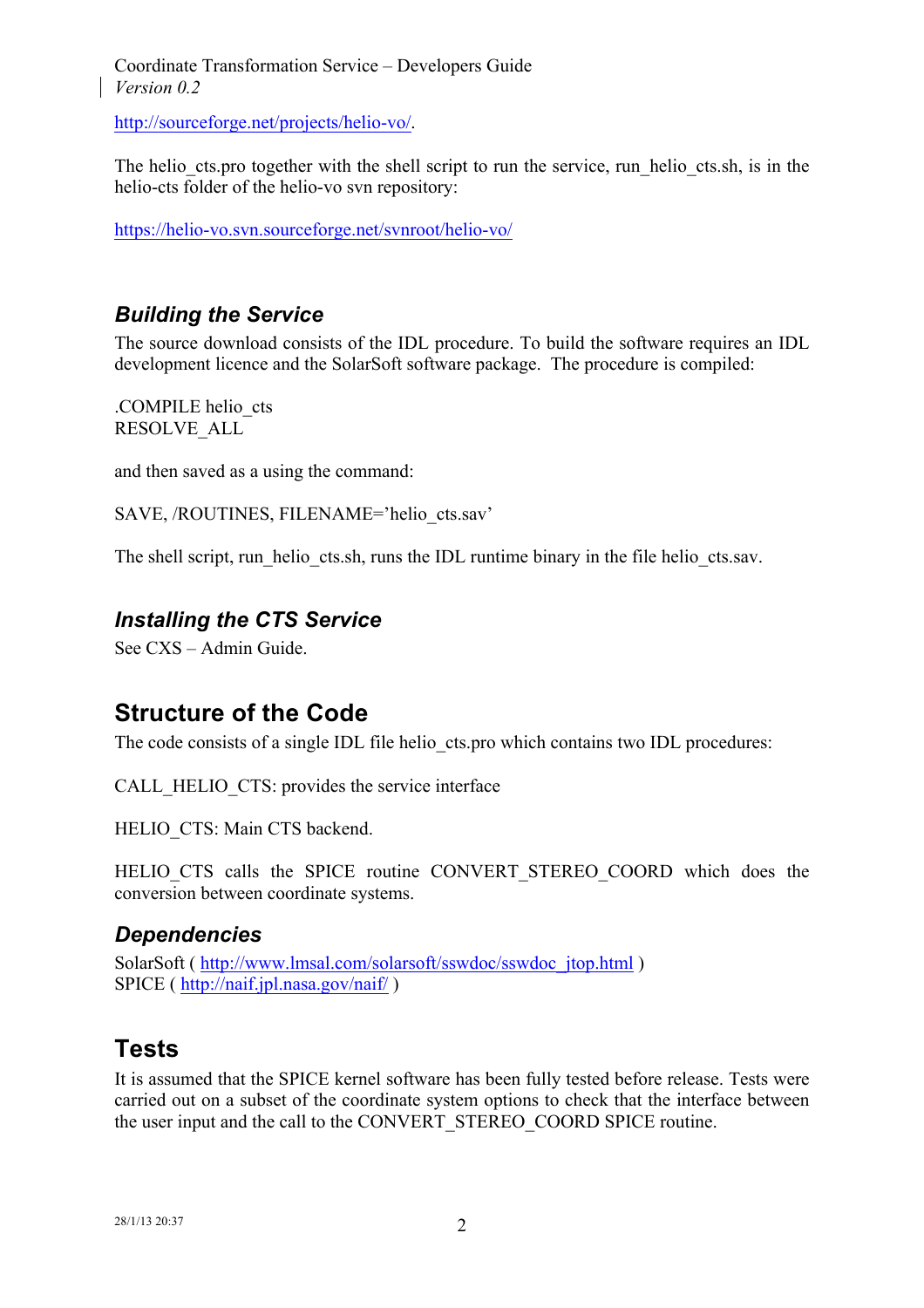An example of the input and output from for a CTS run, which can be used to check installation, is given in the Appendix.

#### *Web Service Tests*

See CXS – Admin Guide.

## **Maintaining & Extending the Service**

Maintenance will be necessary with improvements to the input interface. It is also possible that there will be future enhancements to the SPICE kernel software. This could require the addition of the new coordinate systems to the input and output parameters. The procedure helio cts.pro would have to be modified, requiring access to an IDL development environment.

#### *Fixing problems*

The SPICE kernel and SSW libraries has been in use for some time, but if necessary the same procedure as for maintenance.

## **Appendix**

This is an example run of the CTS which converts from the GEO coordinate system in XYZ representation to GSE in RTP representation. See the CTS - User Manual for a description of the input parameters.

The input VOTable:

```
<?xml	version='1.0'?>
<VOTABLE	version="1.1"
xmlns:xsi="http://www.w3.org/2001/XMLSchema-instance"
xsi:schemaLocation="http://www.ivoa.net/xml/VOTable/v1.1	
http://www.ivoa.net/xml/VOTable/v1.1"
 xmlns="http://www.ivoa.net/xml/VOTable/v1.1">
<RESOURCE>
<TABLE>
<FIELD	arraysize="*"	datatype="char"	name="time"/>	<FIELD	datatype="float"	
name="x"/> <FIELD datatype="float" name="y"/> <FIELD datatype="float"
name="z"/>	<DATA>	<TABLEDATA>
  \langle TR \rangle				<TD>2005-01-01T00:00:00Z	</TD>
    				<TD>-132645.54</TD>
    				<TD>-93817.847</TD>
    				<TD>60028.106	</TD>
  \langle/TR\rangle\langle TR \rangle				<TD>2005-01-01T00:00:00Z	</TD>
    				<TD>-132645.54</TD>
    				<TD>-93817.847</TD>
    				<TD>60028.106	</TD>
  \langle/TR\rangle
```